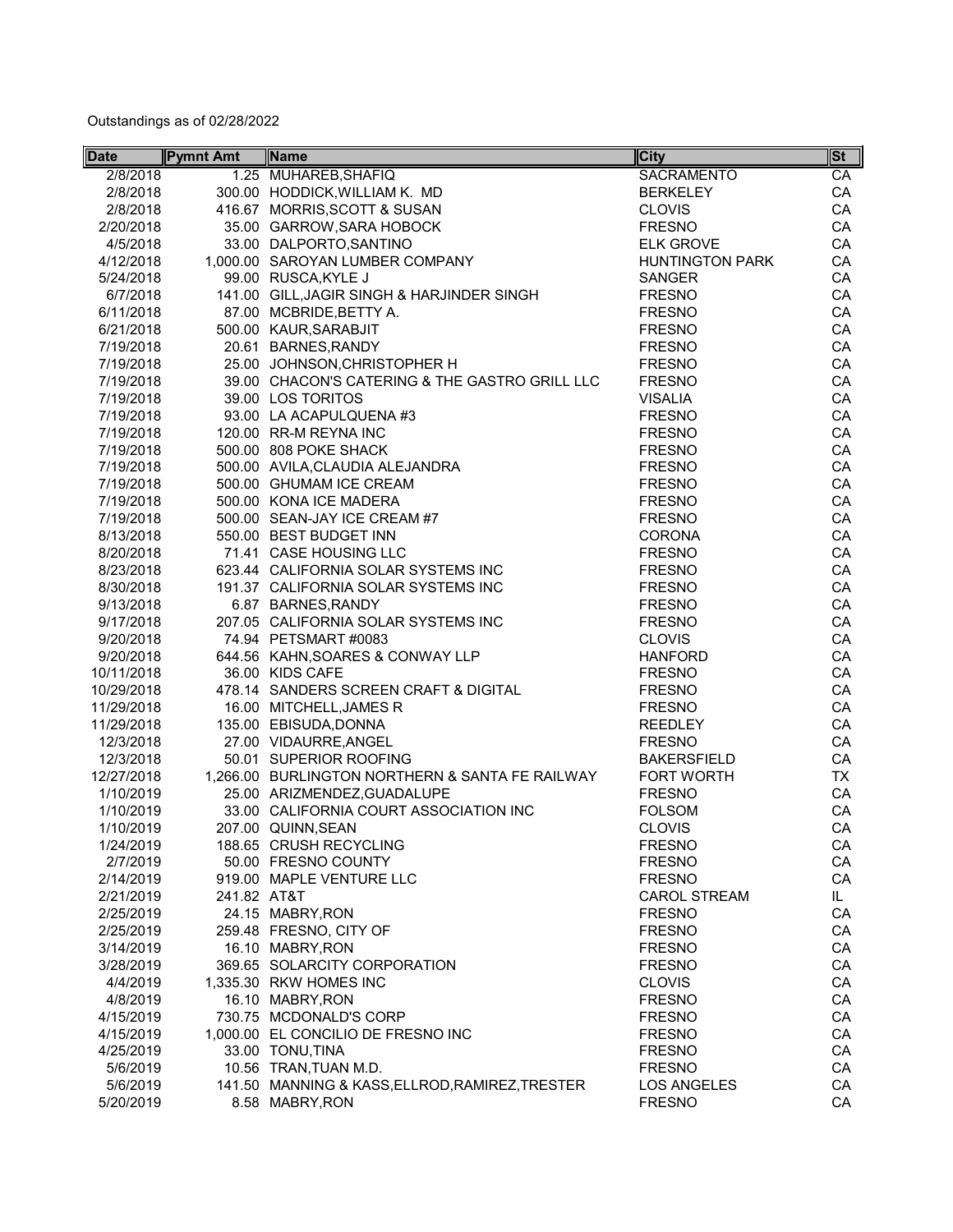| <b>Date</b> | <b>Pymnt Amt</b> | Name                                           | <b>City</b>              | $\left \mathsf{St}\right $ |
|-------------|------------------|------------------------------------------------|--------------------------|----------------------------|
| 5/20/2019   |                  | 80.00 FRESNO METRO MINISTRY                    | <b>FRESNO</b>            | CA                         |
| 5/23/2019   |                  | 14.49 GARIBAY, DINA C                          | <b>FRESNO</b>            | CA                         |
| 5/30/2019   |                  | 7.25 SANDOVAL, MONICA                          | <b>FRESNO</b>            | CA                         |
| 6/13/2019   |                  | 18.10 CLARK, CHRISTOPHER                       | <b>CLOVIS</b>            | CA                         |
| 6/13/2019   |                  | 20.00 THEOS, SAMELLA                           | <b>FRESNO</b>            | CA                         |
| 6/17/2019   |                  | 80.00 FRESNO METRO MINISTRY                    | <b>FRESNO</b>            | CA                         |
| 6/20/2019   |                  | 100.00 JOHNSON, VIRGEE                         | <b>FRESNO</b>            | CA                         |
| 6/20/2019   |                  | 3,360.89 TESLA ENERGY                          | <b>FRESNO</b>            | CA                         |
| 6/20/2019   |                  | 3,500.00 DONOVAN, CURTIS                       | <b>FRESNO</b>            | CA                         |
| 6/24/2019   |                  | 101.70 TESLA ENERGY                            | <b>FRESNO</b>            | CA                         |
| 6/24/2019   | 116.46 AT&T      |                                                | <b>CAROL STREAM</b>      | IL.                        |
| 6/27/2019   |                  | 56.00 STRONG PROPERTY MANAGEMENT               | <b>FRESNO</b>            | CA                         |
| 6/27/2019   |                  | 900.00 JD HOME RENTALS                         | <b>FRESNO</b>            | CA                         |
| 8/1/2019    |                  | 982.52 FINANCIAL CREDIT NETWORK INC            | <b>VISALIA</b>           | CA                         |
| 8/8/2019    |                  | 585.00 JD HOME RENTALS                         | <b>FRESNO</b>            | CA                         |
| 8/8/2019    |                  | 1,700.00 WECARE                                | <b>GRAEAGLE</b>          | CA                         |
| 8/12/2019   |                  | 25.00 ADAMS, SAMANTHA                          | <b>CLOVIS</b>            | CA                         |
|             |                  |                                                |                          |                            |
| 8/15/2019   |                  | 60.00 ACTION HOMES LLC                         | CONCORD<br><b>FRESNO</b> | CA                         |
| 8/15/2019   |                  | 77.00 MARTINEZ, RAFAEL                         |                          | CA                         |
| 8/22/2019   |                  | 703.51 SUNRUN INSTALLATION SERVICES            | <b>FRESNO</b>            | CA                         |
| 8/26/2019   |                  | 83.02 HANOVER HOLDINGS                         | <b>BAKERSFIELD</b>       | CA                         |
| 8/26/2019   |                  | 100.00 SENG, BASILISA                          | <b>FRESNO</b>            | CA                         |
| 8/26/2019   |                  | 146.25 MANDELA, PATTY                          | <b>CHOWCHILLA</b>        | CA                         |
| 9/3/2019    |                  | 94.84 BAGDASARIAN, RICHARD                     | <b>FRESNO</b>            | CA                         |
| 9/5/2019    |                  | 182.00 JOHNSON CONTROLS FIRE PROTECTION LP     | <b>FRESNO</b>            | CA                         |
| 9/9/2019    |                  | 80.00 I AM THE CROWD FOUNDATION                | <b>FRESNO</b>            | CA                         |
| 9/12/2019   |                  | 135.00 MERRY MAIDS                             | <b>FRESNO</b>            | CA                         |
| 9/16/2019   |                  | 5.42 PORRAS, ROBERT M                          | <b>FRESNO</b>            | CA                         |
| 9/30/2019   |                  | 275.00 NAPOLITANO, PAT                         | <b>CLOVIS</b>            | CA                         |
| 10/10/2019  |                  | 329.79 US DEPT OF HOUSING & URBAN DEV COLLECT  | <b>ATLANTA</b>           | GA                         |
| 10/21/2019  |                  | 300.00 JJD MANAGEMENT ASSOCIATES               | <b>FRESNO</b>            | CA                         |
| 11/18/2019  |                  | 594.88 GRANVILLE HOMES                         | <b>FRESNO</b>            | CA                         |
| 11/18/2019  |                  | 9,405.12 SUNNYSIDE PROJECT LLC                 | <b>FRESNO</b>            | CA                         |
| 11/25/2019  |                  | 5.00 DELACERDA, SHANNON                        | <b>FRESNO</b>            | CA                         |
| 12/16/2019  |                  | 200.00 LIONS CLUBS INTERNATIONAL DISTRICT 4-A2 | <b>VISALIA</b>           | CA                         |
| 1/2/2020    |                  | 7,000.00 BENCHMARK COMMUNITIES                 | <b>FRESNO</b>            | CA                         |
| 1/6/2020    |                  | 3,000.00 BENCHMARK COMMUNITIES                 | <b>FRESNO</b>            | CA                         |
| 1/9/2020    |                  | 50.00 FRESNO COUNTY                            | <b>FRESNO</b>            | CA                         |
| 1/14/2020   |                  | 540.00 CENTRAL VALLEY FPO                      | <b>VISALIA</b>           | CA                         |
| 1/16/2020   |                  | 350.00 FUEL STOPS LAND & DEVELOPMENT, LLC      | <b>STOCKTON</b>          | CA                         |
| 1/16/2020   |                  | 1,300.00 BLY, ROBERT T JR                      | <b>FRESNO</b>            | CA                         |
| 1/28/2020   |                  | 46.15 MORENO, SONIA                            | <b>FRESNO</b>            | CA                         |
| 1/28/2020   |                  | 50.00 FRESNO COUNTY                            | <b>FRESNO</b>            | CA                         |
| 2/3/2020    |                  | 50.00 FRESNO COUNTY                            | <b>FRESNO</b>            | CA                         |
| 2/3/2020    |                  | 3,000.00 BENCHMARK COMMUNITIES                 | <b>FRESNO</b>            | CA                         |
| 2/11/2020   |                  | 236.00 BARADAT & PABOOJIAN INC                 | <b>FRESNO</b>            | CA                         |
| 2/27/2020   |                  | 35.00 NOMANEE, ANKHAM                          | <b>FRESNO</b>            | CA                         |
| 3/9/2020    |                  | 75.00 TTI INC                                  | FT. WORTH                | TX                         |
| 3/9/2020    |                  | 80.00 TOP DOG PERFORMANCE CENTER TOP DOG       | <b>FRESNO</b>            | CA                         |
| 3/9/2020    |                  | 124.00 PANADERIA LA HERRADURA                  | <b>FRESNO</b>            | CA                         |
| 3/9/2020    |                  | 200.00 LAMESITA 27 LLC                         | <b>VISALIA</b>           | CA                         |
| 3/9/2020    |                  | 275.00 ENDOSO, DAN D & ASSOCIATES              | <b>FRESNO</b>            | CA                         |
| 3/12/2020   |                  | 100.00 WA FUNDING INC                          | <b>FRESNO</b>            | CA                         |
| 3/16/2020   |                  | 100.00 GOURU PROPERTIES                        | <b>UNION CITY</b>        | CA                         |
| 3/19/2020   |                  | 107.97 JC PENNEY CO INC                        | <b>FRESNO</b>            | CA                         |
|             |                  |                                                |                          |                            |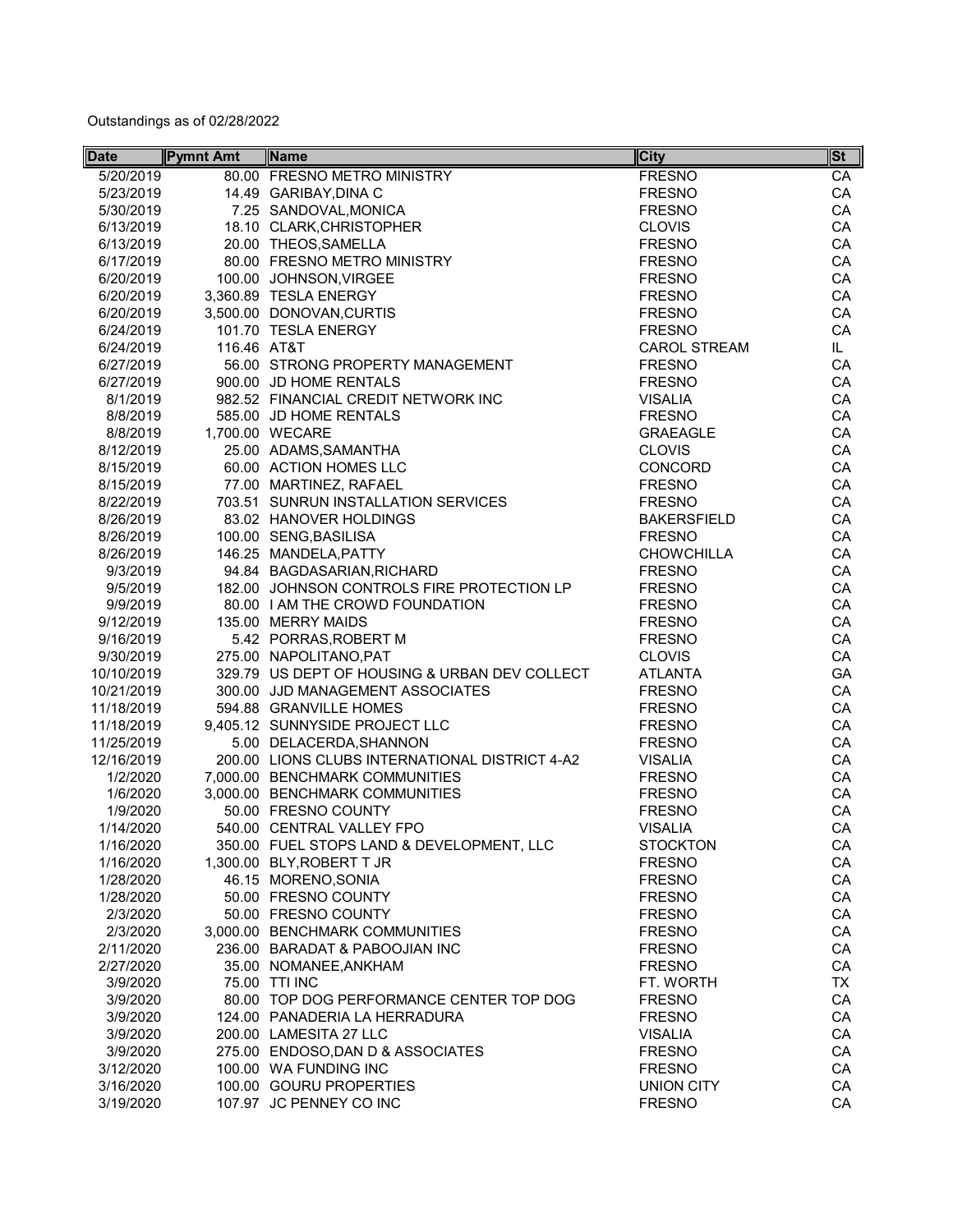| <b>Date</b> | <b>Pymnt Amt</b> | Name                                            | <b>City</b>            | <b>St</b> |
|-------------|------------------|-------------------------------------------------|------------------------|-----------|
| 3/19/2020   |                  | 255.25 KIKKU JAPANESE FOOD                      | <b>FRESNO</b>          | CA        |
| 3/26/2020   |                  | 105.23 TESLA ENERGY                             | <b>FRESNO</b>          | CA        |
| 3/26/2020   |                  | 800.00 ACTIVATED EVENTS LLC                     | <b>ANAHEIM</b>         | CA        |
| 3/26/2020   |                  | 945.70 DE YOUNG PROPERTIES                      | <b>FRESNO</b>          | CA        |
| 3/30/2020   |                  | 200.00 ASSEMI DEVELOPMENT INC                   | <b>FRESNO</b>          | CA        |
| 4/2/2020    |                  | 34.32 MABRY, RON                                | <b>FRESNO</b>          | CA        |
| 4/2/2020    |                  | 100.00 JJD MANAGEMENT ASSOCIATES                | <b>FRESNO</b>          | CA        |
| 4/13/2020   |                  | 80.97 JC PENNEY CO INC                          | <b>FRESNO</b>          | CA        |
| 4/20/2020   |                  | 91.00 FRESNO COUNTY                             | <b>FRESNO</b>          | CA        |
| 4/20/2020   |                  | 3,496.50 SELLING, DALLAS R. LAW GROUP PC        | <b>FRESNO</b>          | CA        |
| 4/23/2020   |                  | 2,382.57 AERIAL SOLUTIONS INC                   | <b>FRESNO</b>          | CA        |
| 4/27/2020   |                  | 13.12 FRESNO COUNTY                             | <b>FRESNO</b>          | CA        |
| 5/1/2020    |                  | 33.00 RAMIREZ, ALEJANDRO                        | <b>COVINA</b>          | CA        |
| 5/4/2020    |                  | 383.00 CASTANEDA, ROMAN                         | <b>SAN JOSE</b>        | CA        |
| 5/7/2020    |                  | 250.00 BOWIE, LISA A                            | <b>SAN JOSE</b>        | CA        |
| 5/11/2020   |                  | 50.00 FRESNO COUNTY                             | <b>FRESNO</b>          | CA        |
| 5/11/2020   |                  | 58.00 MATHIAS, LYNN & DELMER BROWN              | <b>FRESNO</b>          | CA        |
| 5/14/2020   |                  | 50.00 FRESNO COUNTY                             | <b>FRESNO</b>          | CA        |
| 5/26/2020   |                  | 50.00 FIRST AMERICAN TITLE CO                   | <b>FRESNO</b>          | CA        |
| 5/28/2020   |                  | 75.00 MARTINEZ, MICHAEL                         | <b>FRESNO</b>          | CA        |
| 5/28/2020   |                  | 75.00 REYES, RAYMOND                            | <b>FRESNO</b>          | CA        |
| 5/28/2020   |                  | 1,000.00 UNION PACIFIC RAILROAD CO              | <b>OMAHA</b>           | <b>NE</b> |
|             |                  |                                                 | <b>OMAHA</b>           | <b>NE</b> |
| 5/28/2020   |                  | 1,000.00 UNION PACIFIC RAILROAD CO              |                        |           |
| 6/1/2020    |                  | 77.00 BARKER, ERIN                              | <b>CLOVIS</b>          | CA        |
| 6/11/2020   |                  | 10.00 MENDOZA-MORENO, MARIA GUADALUPE           | <b>FRESNO</b>          | CA        |
| 6/11/2020   |                  | 57.53 HD SUPPLY WATERWORKS                      | <b>ST LOUIS</b>        | <b>MO</b> |
| 6/18/2020   |                  | 171.00 CEDAR VETERINARY HOSPITAL INC            | <b>FRESNO</b>          | CA        |
| 7/6/2020    |                  | 245.00 LITHIA SUBARU OF FRESNO                  | <b>FRESNO</b>          | CA        |
| 7/16/2020   |                  | 314.96 TORNADO ADVANCED CLEANING SUPPLIES (USA) | <b>DALLAS</b>          | <b>TX</b> |
| 7/23/2020   |                  | 58.00 SANCHEZ, JOSE                             | <b>FRESNO</b>          | CA        |
| 7/23/2020   |                  | 76.00 GOMEZ, VICTOR                             | <b>FRESNO</b>          | CA        |
| 8/3/2020    |                  | 19.42 AUTOZONE                                  | <b>FRESNO</b>          | CA        |
| 8/6/2020    |                  | 727.20 BUSTER, DEANA                            | <b>FRESNO</b>          | CA        |
| 8/10/2020   |                  | 50.00 MEYER, JOHN                               | <b>FRESNO</b>          | CA        |
| 8/13/2020   |                  | 10,245.00 TAIT & ASSOCIATES, INC                | RANCHO CORDOVA         | CA        |
| 8/20/2020   |                  | 770.00 TAMARACK PEST CONTROL INC                | <b>CLOVIS</b>          | CA        |
| 8/27/2020   |                  | 48.04 UNITED REFRIGERATION INC                  | <b>DALLAS</b>          | <b>TX</b> |
| 8/27/2020   |                  | 385.00 TAMARACK PEST CONTROL INC                | <b>CLOVIS</b>          | CA        |
| 9/8/2020    |                  | 152.02 HIDALGO, ROSEMARY                        | <b>CLOVIS</b>          | CA        |
| 9/10/2020   |                  | 41.00 AEROTECH PUBLICATIONS INC                 | <b>SOUTHOLD</b>        | <b>NY</b> |
| 9/10/2020   |                  | 64.00 HERR, NANCY                               | <b>FRESNO</b>          | CA        |
| 9/10/2020   |                  | 1,505.00 TAMARACK PEST CONTROL INC              | <b>CLOVIS</b>          | CA        |
| 9/14/2020   |                  | 4,423.05 GRANVILLE HOMES                        | <b>FRESNO</b>          | CA        |
| 9/17/2020   |                  | 70.00 PAPA                                      | <b>WEST SACRAMENTO</b> | CA        |
| 9/17/2020   |                  | 648.67 CONSTAR SUPPLY                           | <b>CLOVIS</b>          | CA        |
| 9/21/2020   |                  | 68.00 LAMONA TOWING SVC INC                     | <b>FRESNO</b>          | CA        |
| 9/21/2020   |                  | 86.37 AUTOZONE                                  | <b>FRESNO</b>          | CA        |
| 9/21/2020   |                  | 100.00 COGDILL, NATASHA                         | <b>FRESNO</b>          | CA        |
| 9/21/2020   |                  | 999.00 REIJNE, NICOLAAS                         | <b>FRESNO</b>          | CA        |
| 9/28/2020   |                  | 31.28 AUTOZONE                                  | <b>FRESNO</b>          | CA        |
| 10/1/2020   |                  | 3,410.00 MILLER, MATT                           | <b>ATASCADERO</b>      | CA        |
| 10/5/2020   |                  | 65.82 AUTOZONE                                  | <b>FRESNO</b>          | CA        |
| 10/5/2020   |                  | 250.00 LAPPE, PHILIP OR CHRISTY                 | <b>FRESNO</b>          | CA        |
| 10/5/2020   |                  | 593.48 FRESNO EQUIPMENT COMPANY                 | <b>FRESNO</b>          | CA        |
| 10/8/2020   |                  | 600.00 JSA INSPECTIONS                          | <b>FRESNO</b>          | CA        |
|             |                  |                                                 |                        |           |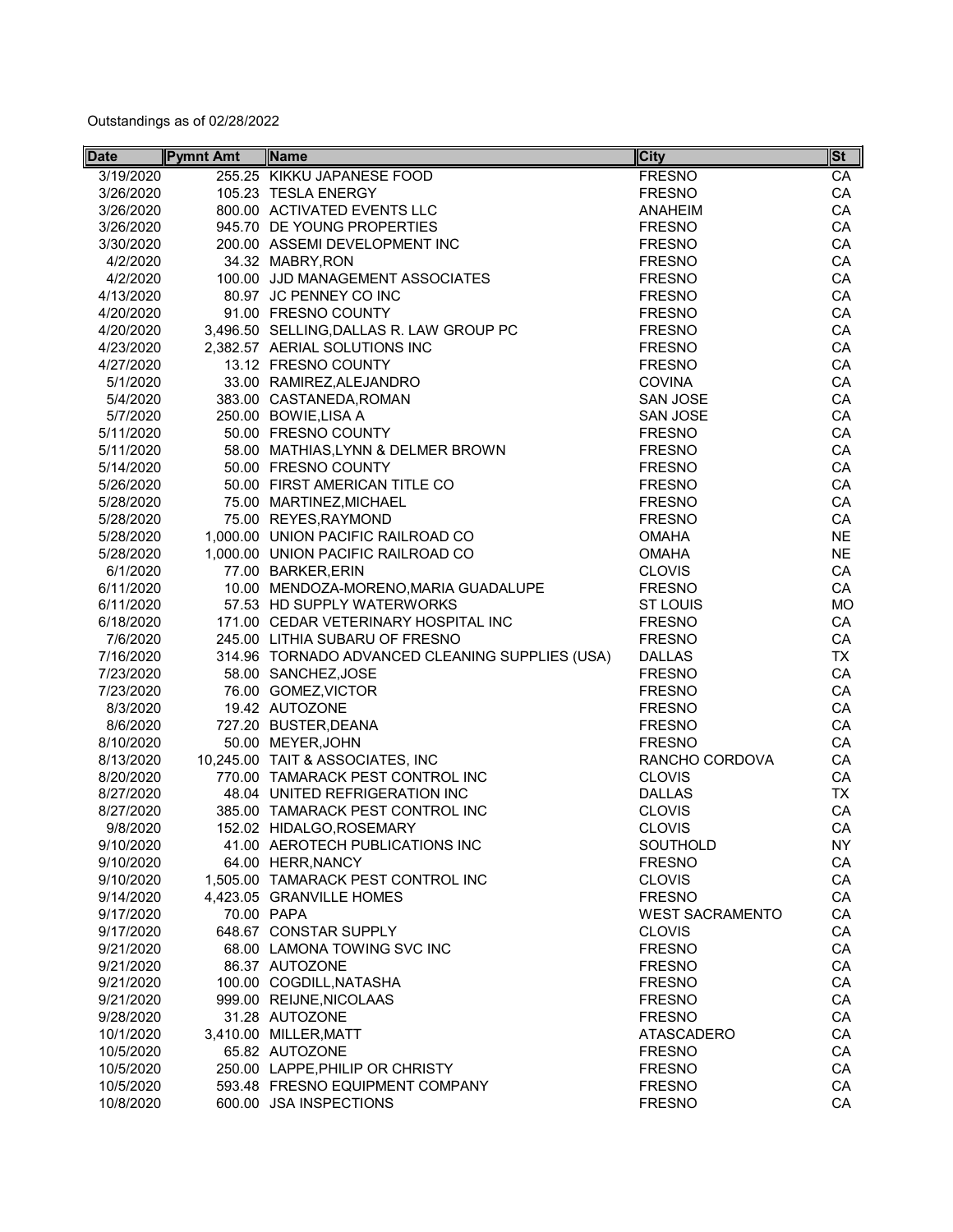| <b>Date</b> | <b>Pymnt Amt</b>  | Name                                              | <b>City</b>         | <b>St</b> |
|-------------|-------------------|---------------------------------------------------|---------------------|-----------|
| 10/12/2020  |                   | 150.00 TINT PROS                                  | <b>FRESNO</b>       | CA        |
| 10/19/2020  |                   | 30.00 GUERRERO, IVAN                              | <b>CLOVIS</b>       | CA        |
| 11/12/2020  |                   | 151.07 J'S ALARMS CAR AUDIO                       | <b>FRESNO</b>       | CA        |
| 11/16/2020  |                   | 46.00 SPIRIDON, ANDREI                            | <b>FRESNO</b>       | CA        |
| 11/16/2020  |                   | 250.00 TOP DOG PERFORMANCE CENTER TOP DOG         | <b>MADERA</b>       | CA        |
| 11/16/2020  |                   | 10,750.00 NATIONAL INST FOR CRIMNL JUSTICE REFORM | <b>OAKLAND</b>      | CA        |
| 11/19/2020  |                   | 1,284.01 DE YOUNG PROPERTIES 5553 LP              | <b>FRESNO</b>       | CA        |
| 11/19/2020  |                   | 75,000.00 FRESNO REDEVELOPMENT AGENCY             | <b>FRESNO</b>       | CA        |
| 12/3/2020   |                   | 297.39 HOPKINS TECHNICAL PRODUCTS INC             | <b>PITTSBURG</b>    | PA        |
| 12/10/2020  |                   | 3,912.50 TERRA BELLA IRRIGATION DISTRICT          | <b>TERRA BELLA</b>  | CA        |
| 12/17/2020  |                   | 400.00 FIRST AMERICAN TITLE CO                    | <b>VISALIA</b>      | CA        |
| 1/7/2021    |                   | 50.00 FRESNO COUNTY                               | <b>FRESNO</b>       | CA        |
| 1/7/2021    |                   | 841.00 SAN JOAQUIN VLY UNFD AIR POLUTN CNTL DST   | <b>FRESNO</b>       | CA        |
| 1/11/2021   |                   | 148.11 HMS HOST                                   | <b>FRESNO</b>       | CA        |
| 1/19/2021   |                   | 27.96 AUTOZONE                                    | <b>FRESNO</b>       | CA        |
| 1/21/2021   |                   | 44.67 CANTU HOOK, BRENDA ATTORNEY AT LAW          | <b>FRESNO</b>       | CA        |
| 1/21/2021   |                   | 58.00 BUJULIAN, JANELLE ROXANN                    | <b>FRESNO</b>       | CA        |
| 1/28/2021   |                   | 395.00 WEED MAN                                   | <b>FRESNO</b>       | CA        |
| 1/28/2021   |                   | 450.00 SCHICK MD, ROBERT M                        | <b>WALNUT CREEK</b> | CA        |
| 2/1/2021    |                   |                                                   |                     |           |
|             |                   | 301.77 ART'S UPHOLSTERY                           | <b>FRESNO</b>       | CA        |
| 2/4/2021    |                   | 77.00 LANDERTH, VINCENT                           | <b>FRESNO</b>       | CA        |
| 2/4/2021    |                   | 99.00 TROGLIA, CYNTHIA                            | <b>FRESNO</b>       | CA        |
| 2/16/2021   |                   | 78.79 BAHR, BRAD & STACY                          | <b>CLOVIS</b>       | CA        |
| 2/16/2021   |                   | 96.00 BENCK, CYRUS & MARILYN                      | <b>SANTA CRUZ</b>   | CA        |
| 2/16/2021   |                   | 500.00 WINNER CHEVROLET INC.                      | <b>COLFAX</b>       | CA        |
| 2/18/2021   |                   | 39.38 MOUA, DEION                                 | <b>CLOVIS</b>       | CA        |
| 2/18/2021   |                   | 80.28 SHEA, BETH                                  | <b>FRESNO</b>       | CA        |
| 2/18/2021   |                   | 1.176.00 FAST N ESY #21                           | <b>FRESNO</b>       | CA        |
| 3/1/2021    |                   | 29.15 FRESNO REPROGRAPHICS                        | <b>FRESNO</b>       | CA        |
| 3/4/2021    |                   | 187.00 GARCIA, ANA                                | <b>LOS ANGELES</b>  | CA        |
| 3/4/2021    |                   | 187.00 SCOTT, ANDRE                               | <b>SACRAMENTO</b>   | CA        |
| 3/4/2021    |                   | 400.00 FIRST AMERICAN TITLE CO                    | <b>VISALIA</b>      | CA        |
| 3/8/2021    |                   | 100.00 SANTOS, RICHARD & JEANNIE                  | <b>FRESNO</b>       | CA        |
| 3/8/2021    |                   | 250.00 ROBERTS, KENNETH AND YOUNGAE               | <b>KERMAN</b>       | CA        |
| 3/8/2021    |                   | 3,000.00 HUENE, DONALD R MD INC                   | <b>FRESNO</b>       | CA        |
| 3/11/2021   |                   | 12.99 NOEL, EMILY                                 | <b>CLOVIS</b>       | CA        |
| 3/11/2021   |                   | 13.44 OLIVER, BRAD                                | <b>CLOVIS</b>       | CA        |
| 3/11/2021   |                   | 100.00 ESTATE OF GLENDELL GAITHER                 | <b>FRESNO</b>       | CA        |
| 3/15/2021   |                   | 100.00 PALAZZO, KARLYN                            | <b>FRESNO</b>       | CA        |
| 3/18/2021   |                   | 100.00 OCHOA, IGNACIO                             | <b>FRESNO</b>       | CA        |
| 3/22/2021   |                   | 33.00 OKAZAKI, HENRY                              | <b>FRESNO</b>       | CA        |
| 3/22/2021   |                   | 87.17 VARO-REAL INVESTMENTS INC                   | <b>VISALIA</b>      | CA        |
| 3/22/2021   |                   | 447.00 BMY CONSTRUCTION GRP INC                   | <b>FRESNO</b>       | CA        |
| 3/22/2021   |                   | 1,470.00 NORTH NET FIRE TRAINING CENTER           | <b>ANAHEIM</b>      | CA        |
| 3/25/2021   | 27,800.00 UCP LLC |                                                   | <b>SAN JOSE</b>     | CA        |
| 3/29/2021   |                   | 30.00 HOUSTON, KANDY                              | <b>FRESNO</b>       | CA        |
| 4/5/2021    |                   | 995.76 CRANE TEC ENTERPRISES INC                  | <b>FRESNO</b>       | CA        |
| 4/12/2021   |                   | 300.00 STATE FIRE TRAINING                        | <b>SACRAMENTO</b>   | CA        |
| 4/12/2021   |                   | 5,894.00 GRANVILLE HOMES                          | <b>FRESNO</b>       | CA        |
| 4/15/2021   |                   | 2,000.00 GRANDA, JOSE J PHD                       | <b>DAVIS</b>        | CA        |
| 4/22/2021   |                   | 60.47 PD SOLAR                                    | <b>FRESNO</b>       | CA        |
| 4/26/2021   |                   | 105.23 PD SOLAR                                   | <b>FRESNO</b>       | CA        |
| 4/26/2021   |                   | 150.00 PICARD, JANET MARIE                        | <b>FRESNO</b>       | CA        |
| 4/29/2021   |                   | 23.00 FLORENTINO, FREDRICK R                      | <b>FRESNO</b>       | CA        |
| 5/3/2021    |                   | 150.00 ZUCKER, KEITH E                            | <b>FRESNO</b>       | CA        |